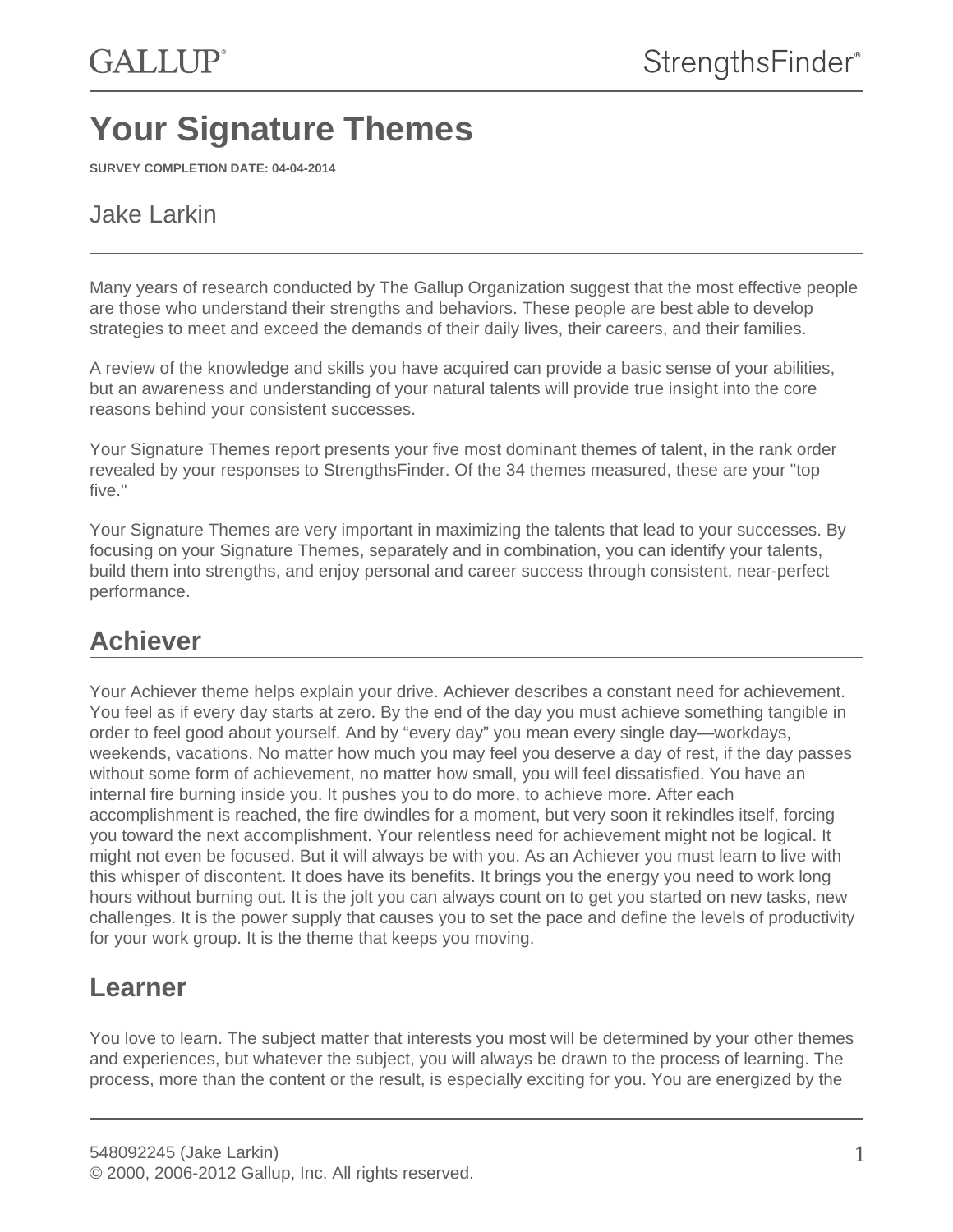steady and deliberate journey from ignorance to competence. The thrill of the first few facts, the early efforts to recite or practice what you have learned, the growing confidence of a skill mastered—this is the process that entices you. Your excitement leads you to engage in adult learning experiences—yoga or piano lessons or graduate classes. It enables you to thrive in dynamic work environments where you are asked to take on short project assignments and are expected to learn a lot about the new subject matter in a short period of time and then move on to the next one. This Learner theme does not necessarily mean that you seek to become the subject matter expert, or that you are striving for the respect that accompanies a professional or academic credential. The outcome of the learning is less significant than the "getting there."

## **Responsibility**

Your Responsibility theme forces you to take psychological ownership for anything you commit to, and whether large or small, you feel emotionally bound to follow it through to completion. Your good name depends on it. If for some reason you cannot deliver, you automatically start to look for ways to make it up to the other person. Apologies are not enough. Excuses and rationalizations are totally unacceptable. You will not quite be able to live with yourself until you have made restitution. This conscientiousness, this near obsession for doing things right, and your impeccable ethics, combine to create your reputation: utterly dependable. When assigning new responsibilities, people will look to you first because they know it will get done. When people come to you for help—and they soon will—you must be selective. Your willingness to volunteer may sometimes lead you to take on more than you should.

## **Individualization**

Your Individualization theme leads you to be intrigued by the unique qualities of each person. You are impatient with generalizations or "types" because you don't want to obscure what is special and distinct about each person. Instead, you focus on the differences between individuals. You instinctively observe each person's style, each person's motivation, how each thinks, and how each builds relationships. You hear the one-of-a-kind stories in each person's life. This theme explains why you pick your friends just the right birthday gift, why you know that one person prefers praise in public and another detests it, and why you tailor your teaching style to accommodate one person's need to be shown and another's desire to "figure it out as I go." Because you are such a keen observer of other people's strengths, you can draw out the best in each person. This Individualization theme also helps you build productive teams. While some search around for the perfect team "structure" or "process," you know instinctively that the secret to great teams is casting by individual strengths so that everyone can do a lot of what they do well.

## **Command**

Command leads you to take charge. Unlike some people, you feel no discomfort with imposing your views on others. On the contrary, once your opinion is formed, you need to share it with others. Once your goal is set, you feel restless until you have aligned others with you. You are not frightened by confrontation; rather, you know that confrontation is the first step toward resolution. Whereas others may avoid facing up to life's unpleasantness, you feel compelled to present the facts or the truth, no